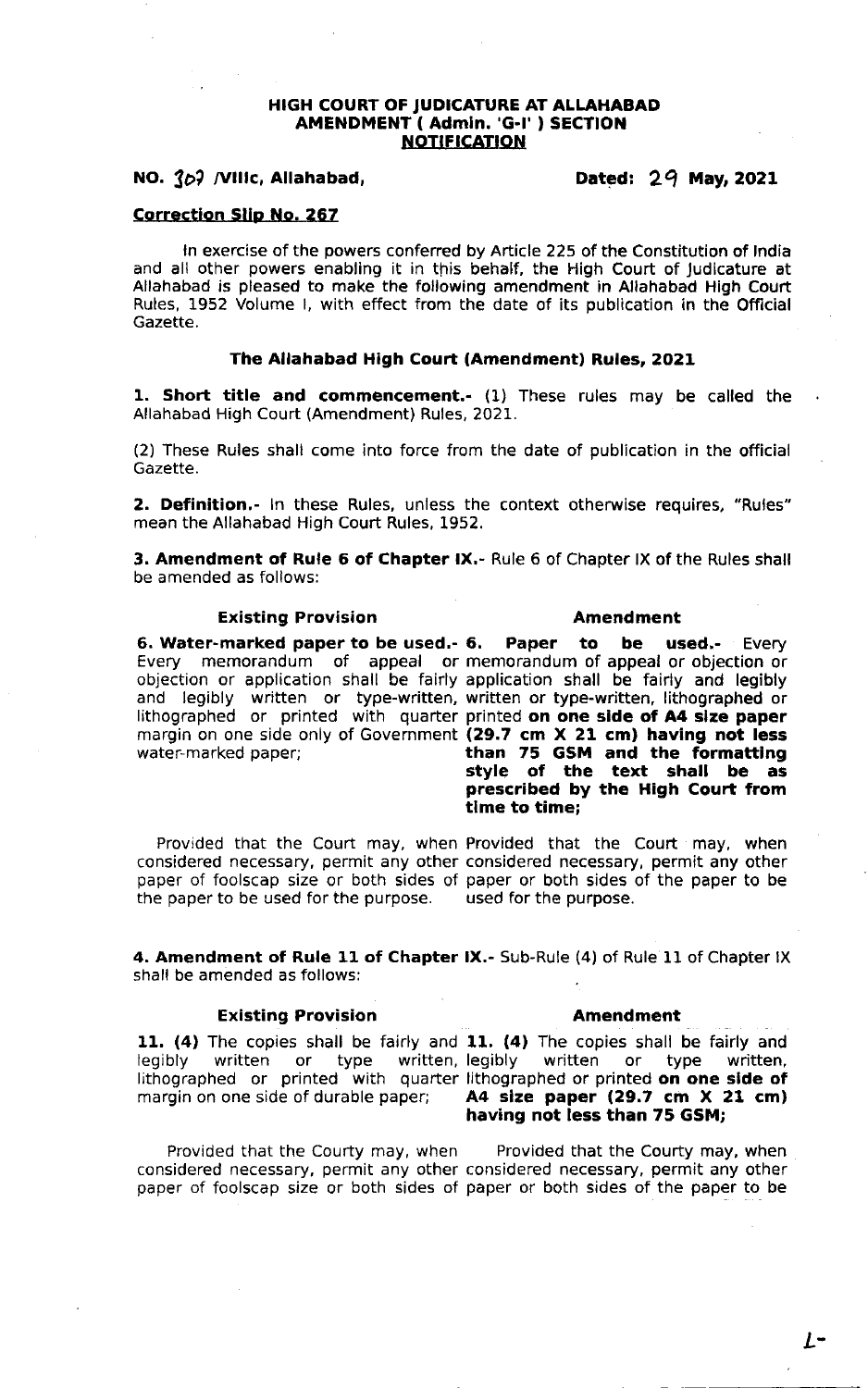the paper to be used for the purpose. used for the purpose.

5. Amendment of Rule 2 of Chapter XIII.- Rule 2 of Chapter XIII shall be amended as follows:

#### Existing Provision

## Amendment

 $\Delta\omega^2 = \omega^2$ 

in Li

2. The paper-book in a First Appeal 2. The paper-book in a First Appea shall, unless otherwise directed by the shall, unless otherwise directed by the  $\,$ Chief Justice, be either type-written or Chief Justice, be either type-written or' cyclostyled on one side of stout paper cyclostyled on one side of A4 size with double spacing and consist of a fly- **paper (29.7 cm X 21 cm) having not**<br>leaf, an an index and copies, **less than 75 GSM with one and a** transliterations or translations of the **half** spacing and consist of a fly-leaf, an following papers, namely less than 75 GSM with one and a index and copies, transliterations or translations of the following papers

na mely -

(a) Plaint; (a) Plaint;

(b) Written statement; (b) Written statement;

(c) Further pleadings, if any; (c) Further pleadings, if any;

(d) Statements of parties or their (d) Statements of parties or their pleaders recorded under Rules 1 and 2 pleaders recorded under Rules I and 2' of Order X of the Code:

(e) Judgment under appeal; (e) Judgment under appeal;

(f) Decree under appeal; (f) Decree under appeal;

(g) Memorandum of appeal; (g) Memorandum of appeal;

(h) Such evidence, oral or documentary (h) Such evidence, oral or documentary' or other papers as the appellant may or other papers as the appellant may wish to refer to: wish to refer to;

(i) Memorandum of cross-objection, if (i) Memorandum of cross-objection, i<sup>†</sup> any; and any; and

(j) Such other evidence, oral or(j) Such oth<mark>er evidence, oral o</mark>r documentary or other papers as the documentary or other papers as the respondent may wish to refer to; respondent may wish to refer to;

Provided that papers in Hindi written Provided that papers in Hindi written<br>in Devanagri script shall not be in Devanagri script shall not be<br>translated; translated;

Provided further that documents in Frovided further that documents in Urdu shall be transliterated in Devanagri Urdu shall be transliterated in Devanagri script.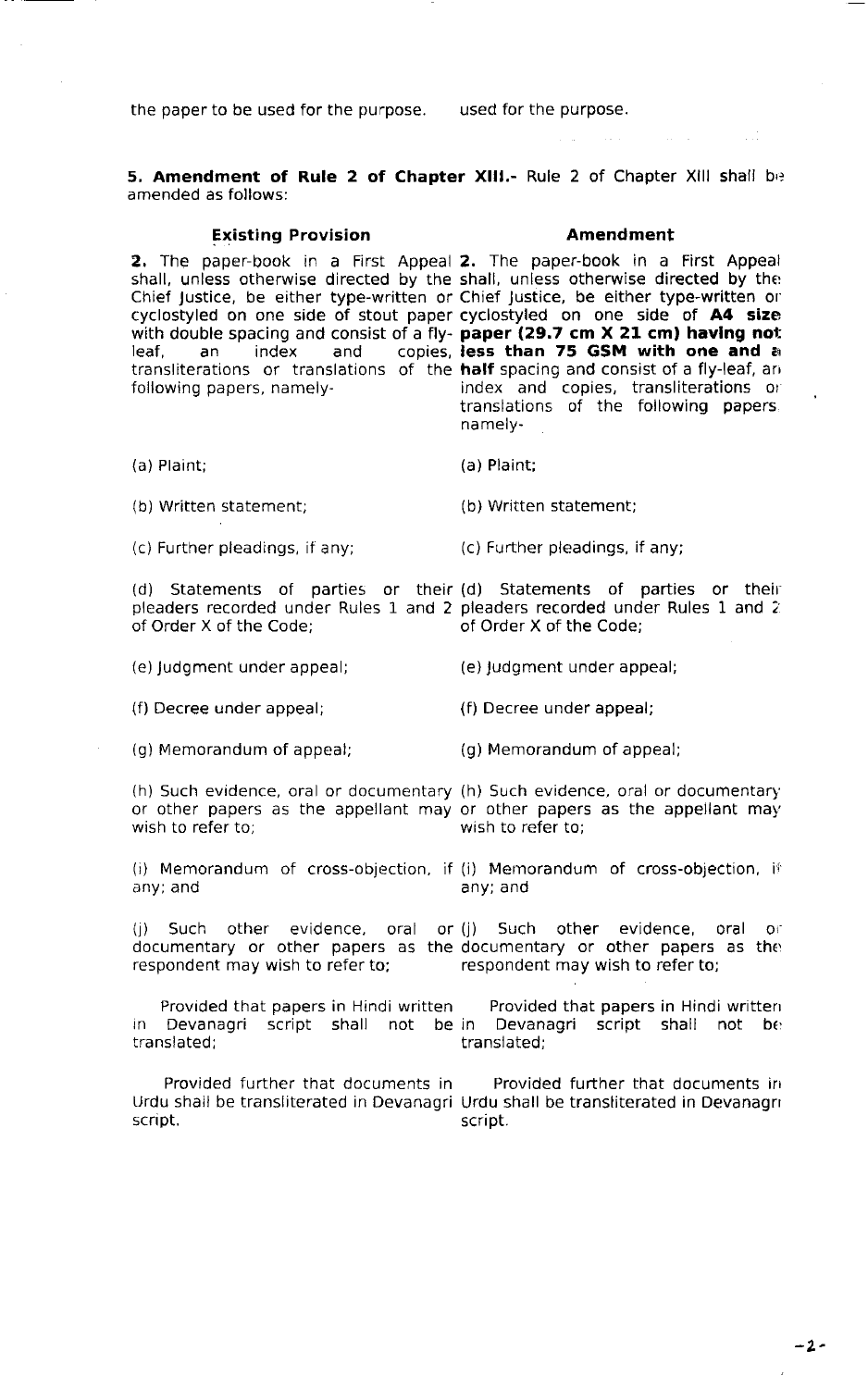6. Amendment of Rule 8 of Chapter XV-A.- Rule 8 of Chapter XV-A of the Rules shall be substituted as follows:

## Existing Provision

8. Full description of parties etc.- All 8. Full description of <mark>parties etc.-</mark> All circumstances may require.

Copies of election petition, applications Copies of election petition, applicatlons one side of the paper only.

## Amendment

pleadings and applications shall be pleadings and applications shall be drawn up in the manner provided in drawn up in the manner provided in Rules 1,4, 5 and 6 of Chapter Xl with Rules 1, 4, 5 and 6 of Chapter Xl with such modifications and adaptations as such modifications and adaptations as circumstances may require.

and other documents filed in Court shall and other documents filed in Court shall<br>be on durable paper and written, be on **A4 size paper (29.7 cm X 21** typewritten, lithographed or printed on cm) having not less than 75 GSM be on durable paper and written, be on A4 size paper (29.7 cm X 21 and written, typewritten, lithographed or printed on one side of the paper and<br>the formatting style of the text shall be as prescribed by the High Court from time to time.

7. Amendment of Rule 3 of Chapter XXVII.- Sub-Rule (9) of Rule 3 of Chapter XXVII shall be amended as follows:

## Existing Provision

 $3.(9)$  The memorandum of  $3.(9)$ event chart.

### Amendment

appeal/documents accompanied shall appeal/documents accompanied shall be filed in duplicate and should be be filed in duplicate and should be typed out or printed on stout and legal typed out or printed on **one side of A4** size paper, with index and date and **size paper (29.7 cm X 21 cm)** The memorandum of having not less than 75 GSM, with index and date and event chart and the formatting style of the text shall be as prescribed by the High Court from time to time.

8. Amendment of Rule 16 of Chapter XL.- Rule 16 of the Rules shall be amended as follows:

# Existing Provision

16. Application to be accompanied 16. Application to be accompanied by copy folios and stamp labels.- by copy folios and stamp labels.- Except in a case, where no copying fee Except in a case, where no copying fee is chargeable under these rules, every application for copy shall be accompanied by copy folios bearing accompanied by copy folios bearing extra adhesive copy stamp labels of the extra adhesive co<mark>py stamp labels of t</mark>he requisite value, unless the copy required requisite value, unless the copy required be of a book, register, map or plan or an be of a book, register<mark>, map or plan or an</mark> extract therefrom. If the whole of the extract therefrom. If the whole of the copy cannot be written upon the copy copy cannot be written upon th<mark>e copy</mark> folios accompanying the application it folios accompanying the application it shall be completed upon ordinary shall be completed upon **A4 size paper** foolscap size paper;

### Amendment

is chargeable under these rules, every application for copy shall be (29.7 cm X 21 cm) having not less than 75 GSM;

Provided that where the copy betweed that where the copy